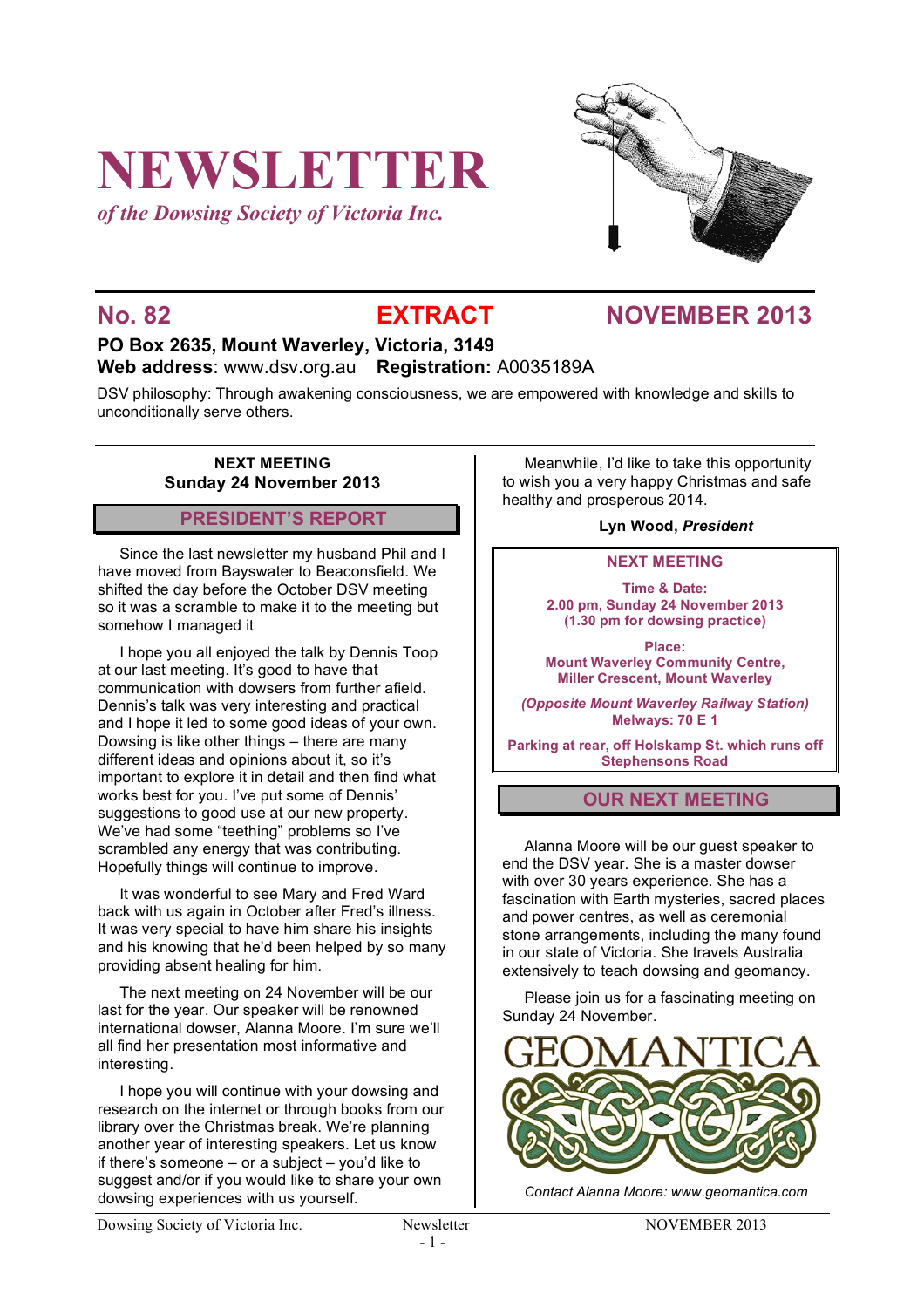#### **OUR LAST MEETING**

When Dennis Toop, Treasurer of the South Australian Dowser's Club spoke at our October meeting we were delighted to meet his family who came to support him.



Dennis shared his experiences as part of a group dowsing of St. Peter's Cathedral in Adelaide, the capital of S.A. known as "the city of churches".



Dennis talked about his success in remotely dowsing properties that real estate agents find difficult to sell. He explained some of the detective work he uses to uncover "problem thought forms" left by previous tenants which can discourage prospective purchasers. Once those are addressed the properties sell quickly.

He also spoke about the phenomenon of Reverse Speech.

*Further details: 0412 607 295 dentoopwise@gmail.com*



p (03) 9686 5050

# **SMART METER EXPERIENCE**

*Another welcome contribution from DSV Life Member, Mick Moran.*

There has been much written about Smart Meters over the past year or two, how harmful they are to humans and how we will all become ill once they're fitted to our homes. How much of this is true, and how much is just a media beat up? The answer to this is, I'm really not sure, but what I do know is there may be something we can all do to minimise the effects of the Smart Meters on our lives. This is my story.



- Dowsing Workshops
- **Healing Consultations**
- Diet Power<sup>®</sup> Slimming
- Oh! Naturale Products

Contact: Heather Wilks Email: heather@ohnaturale.com Tel: (03) 9572 2970

Has any of this been scientifically tested? No. Does it work? I believe it does, but don't take my word for it. Try it yourself. What have you got to lose? You may be surprised by the results.

*Mick Moran: energydowsing@hotmail.com*

### **FILM: THE WATER DIVINER**

Australia-based New Zealand actor Russell Crowe is about to begin shooting the feature film, "The Water Diviner" in December. It's the actor's debut as a director. The film is a fictional account based on some fact – about a man who travelled to Gallipoli in Turkey in WWI to find his two missing sons who had gone missing. He used dowsing to confirm they were alive.

The film developed from a script co-written by Andrew Anastasios Andrew Knight. Russell Crowe will take the lead role.



*Russell Crowe*